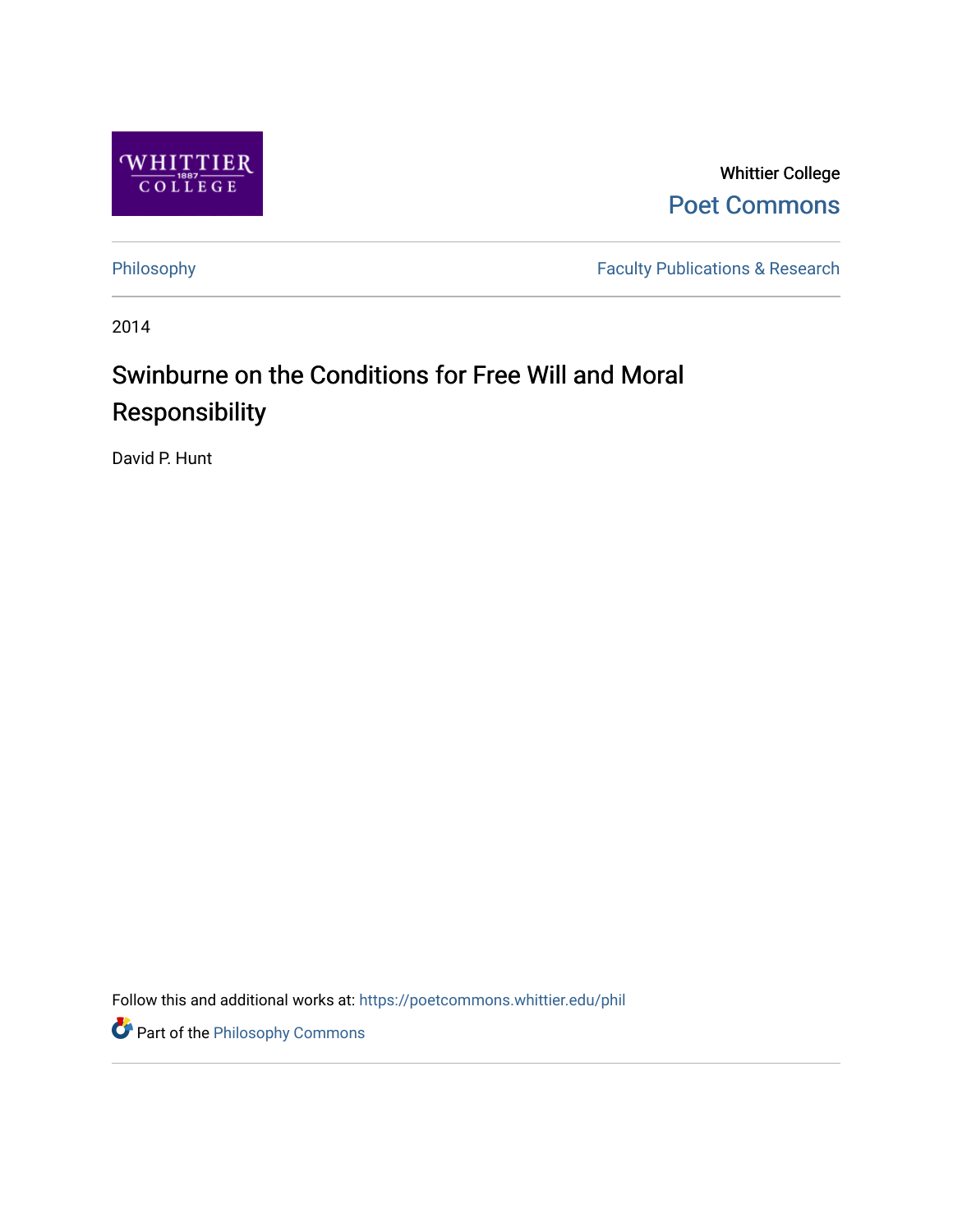# **SWINBURNE ON THE CONDITIONS FOR FREE WILL AND MORAL RESPONSIBILITY**

## **DAVID P. HUNT**

### *Whittier College*

Richard Swinburne's rich and stimulating *Mind, Brain, and Free Will* synthesizes data and theories from diverse areas of philosophy into a single unified account of what agents are and how agency is exercised. The resulting account is currently unfashionable, but that says more about fashions than it does about the viability of Swinburne's account. Since I'm largely sympathetic to the picture Swinburne paints, I will offer friendly criticisms of some details of the landscape, focusing on those that most closely concern free will.

The first part of the book argues for positions in ontology, epistemology, and philosophy of mind that lay a foundation for Swinburne's account of agency. Many of these arguments are well worth engaging, but I will simply summarize here the conclusions that are most relevant to this review. (1) Substance causation, not event causation, is fundamental. 'The regularities constituting or underlying laws of nature are regularities, not of ... events, but ... in the causal powers and liabilities ... of actual substances.' (p. 7) Swinburne calls this the 'substances-powersand-liabilities account', or 'SPL'. (2) We are essentially simple mental substances. Human beings 'consist of two parts – [the] soul (the essential part) and [the] body (a nonessential part), each of them separate substances' (p. 170). Swinburne argues here for 'the simple view' on which 'personal identity is a separate feature of the world' rather than 'analyzable in terms of degrees of continuity' (p. 150). '[E]ach person has a "thisness" which makes him or her that person, a "thisness" other than any thisness possessed by the matter of their brains', so that 'being that person is compatible with having any particular mental properties or any physical properties (and so body) at all' (p. 151). (3) It follows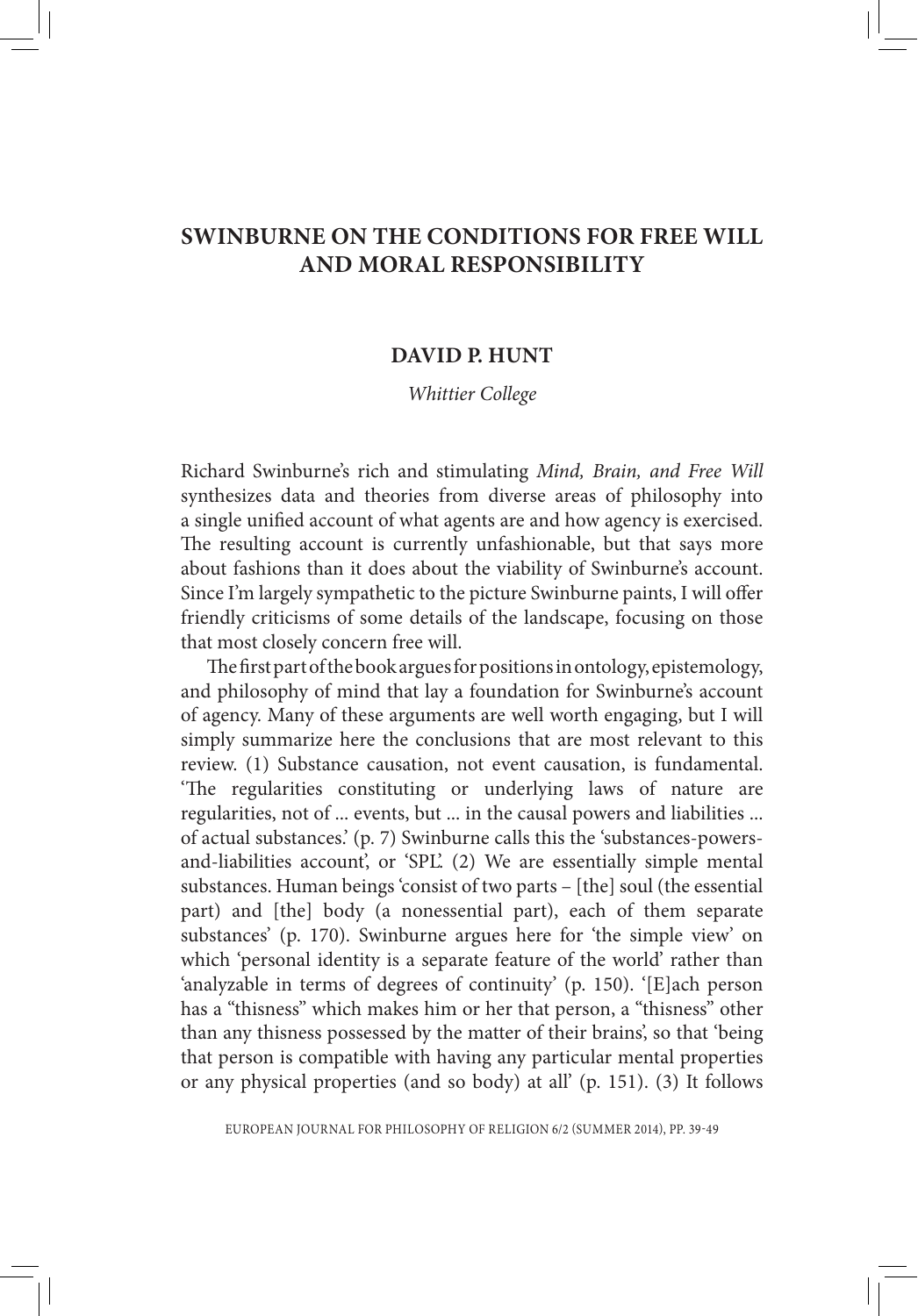from (1) and (2) that we exercise a species of causation reflective of the kind of substance we are. 'Such a substance could exercise its power to cause some effect because it intends – that is, tries – to cause that effect, and not because it has a propensity to cause the effect.' (p. 133) This is 'intentional', as opposed to 'inanimate', causation; the more common term is 'agent causation'.

This is of course a highly controversial mix, but the individual parts gain plausibility through their connection to the whole. Agent causation, for example, occupies a much better position against its critics if SPL is correct. I might add that while Swinburne does not situate this book within the Christian theism for which he's argued so powerfully elsewhere,<sup>1</sup> a fair amount of mutual support could be had if he did. Taking agent causation again as an example, the original causal powers belonging to God are presumably agent- rather than event-causal; a theist, then, can either *add* event causation to this original agent causation, or employ agent causation as a model for all causal explanation.<sup>2</sup> It's clear which of these is simpler.

Human agents in fact stand in intimate causal relation to bodies, most intimately to brains. This raises the question how the intentional causality exercised by minds is related to the inanimate causality exercised by the material substances with which they are conjoined, in particular, by those constituting their brains. It is only when the agent can make a difference to the outcome – when an exercise of agent causation brings about a different result (a different intention) than would have been produced by material causes alone – that the agent has free will and qualifies as morally responsible for his or her action.

What are the conditions under which this may happen? It turns out that they are fairly limited. Swinburne has some interesting things to say about how mind and brain might interact on these occasions, but I will take up the question on the psychological level. We are motivated to act by our desires and our value beliefs, 'beliefs about the objective intrinsic goodness or badness of doing actions of different kinds' (p. 175). ('Moral beliefs' are a species of value beliefs that concern 'a special kind of overriding goodness' and 'overlap substantially with the beliefs of most

<sup>&</sup>lt;sup>1</sup> The word 'God' does not even appear in the book's index.

<sup>2</sup> For Swinburne, agent causation provides this model *because agents are substances*. A different but equally simple approach is offered by occasionalism, on which the only causation *is* agent causation.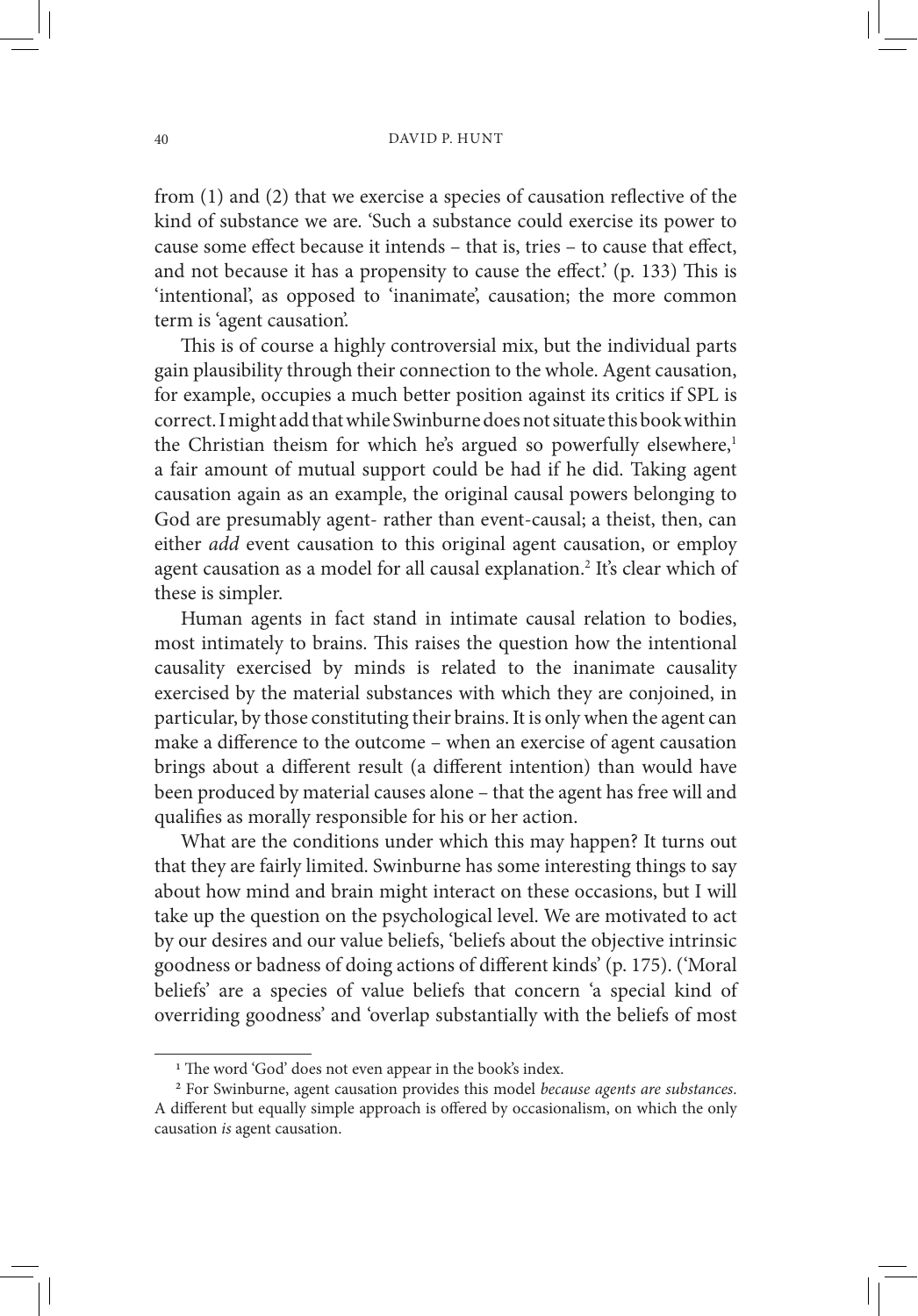other humans' – p. 176.) The problem is that '[b]eliefs are by their very nature involuntary' (p. 77), as are desires (p. 85). But the most common configurations of beliefs and desires make it 'inevitable' that we intend as we do. These are cases in which our intentions

- (1) 'are caused by a strongest desire and we have no contrary moral belief',
- (2) are caused 'by a strongest moral belief when we have no contrary desire', or
- (3) 'simply execute (in the way which we believe to be the quickest way) some ultimate intention'.

In contrast, there are just two circumstances in which the outcome is *not* inevitable:

- (A) where 'we have equally strong competing desires and moral beliefs', or
- (B) 'where the desires and moral beliefs are in opposition to each other' (p. 201).

In A, where my beliefs and desires are tied in strength, 'I will have to make an arbitrary decision', though this 'will be fully rational, for whatever I do, I have a reason to do it, and no better reason for not doing it' (p. 184). It's only in B that the conditions exist for an exercise of full-on free choice. 'Here I have to decide whether to yield to desire and do the less good action, or to force myself – contrary to my strongest desire – to do the best action. ... This situation I will call the situation of *difficult moral decision*.' (p. 184)

It's worth comparing Swinburne's position with the very similar one endorsed by Peter van Inwagen.<sup>3</sup> Van Inwagen identifies three sets of circumstances in which we can't choose otherwise:

- (i) when inclination is unopposed by duty;
- (ii) when duty is unopposed by inclination; and
- (iii) when it's obvious what to do.

These clearly parallel 1-3 above. Van Inwagen also identifies three circumstances in which we *can* choose otherwise, all involving conflicting alternatives where it isn't obvious what to do:

<sup>3</sup> Peter Van Inwagen, 'When Is the Will Free?' in *Agents, Causes, and Events: Essays on Indeterminism and Free Will*, ed. Timothy O'Connor (Oxford: Oxford University Press, 1995), pp. 219-238.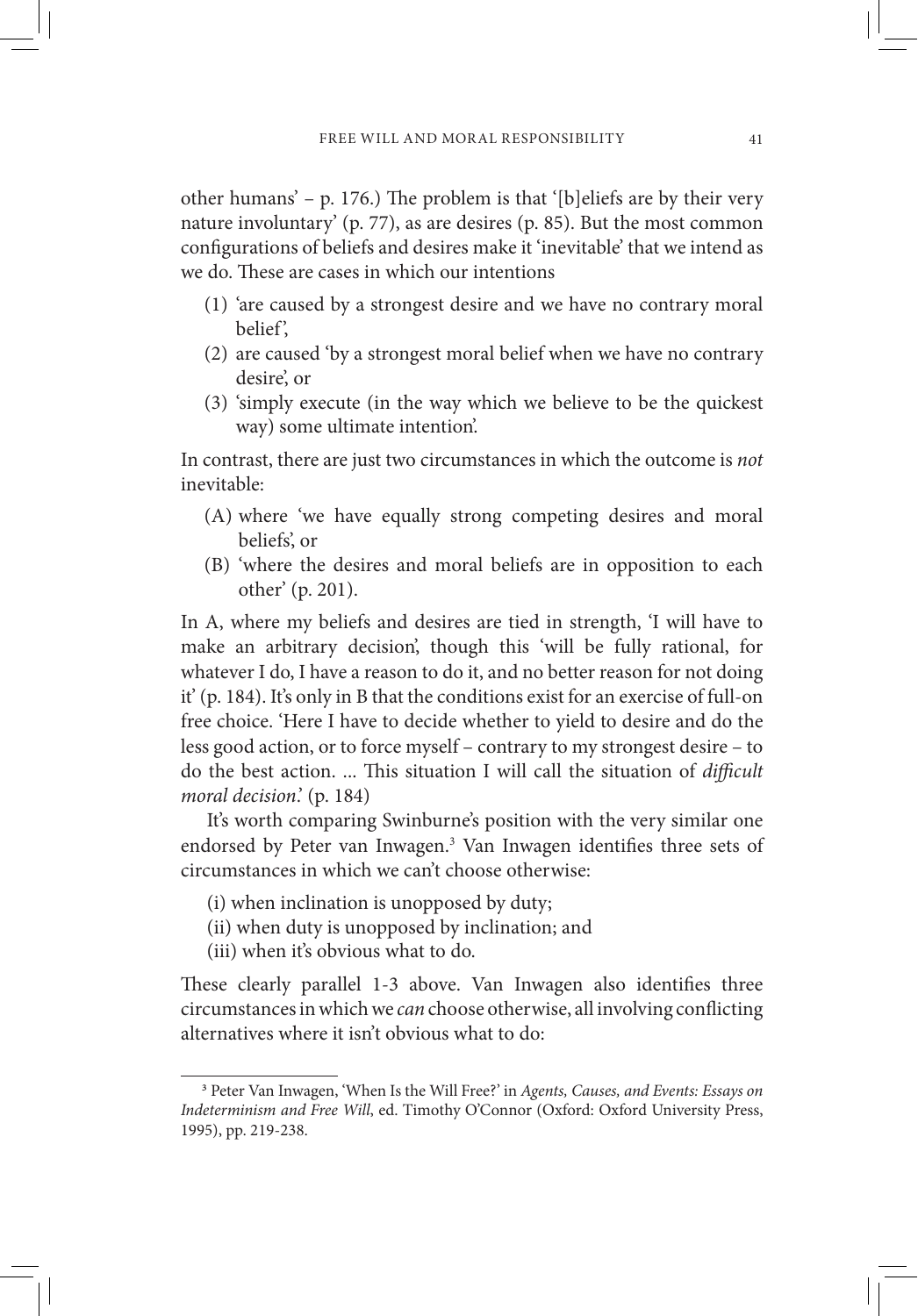- (a) Buridan's ass cases;
- (b) when duty conflicts with inclination; and
- (c) when conflicting values are incommensurable.

His (a) and (b) clearly parallel Swinburne's A and B, but Swinburne does not make explicit room for cases like (c). These might be shoehorned into A, on the grounds that incommensurable competing moral beliefs are, if not 'equally strong', at least *not measurably unequal in strength*. But because these cases often elicit a profound wrestling with one's deepest values, they don't really belong with cases that can be settled with a coin toss.

Van Inwagen's argument has elicited responses from a number of critics, including John Fischer & Mark Ravizza.<sup>4</sup> Critiques of Van Inwagen's restrictions on the exercise of free will are equally critiques of Swinburne's. I will make two comments on Swinburne's position, focusing just on the role of beliefs.

First, I'm not persuaded that beliefs are as immune to the will as Swinburne supposes. He argues that the involuntariness of belief (unlike that of thought and desire) 'is a logical matter, not a contingent feature of our psychology' (p. 77). The key step in the argument is this: 'But then [if we thought it was up to us whether or not to believe that *p*] we would know that we had no reason to believe that our belief that *p* was in any way sensitive to whether or not *p* was true; and in that case we couldn't really believe it.' (p. 77) But the fact that people actually do this is the best evidence that it is possible; it's then the job of a good theory to account for this possibility. It's hard to account for it on the assumption 'that a belief that some proposition has an (epistemic) probability on the believer's evidence greater than ½ ... is logically equivalent to a belief in that proposition ... ' (p. 76). There are people – perhaps even many people – who believe not just 'in' God (which may be a different use of 'belief '), but believe to be true the proposition *that God exists* and who would demur if asked whether they believe that the probability of this proposition is greater than ½ on their total evidence. William James famously argued that there are conditions under which such belief is not only possible but epistemically permissible. James' will to believe and Kierkegaard's leap of faith are especially likely to take as their objects

<sup>4</sup> John Martin Fischer & Mark Ravizza, 'When the Will Is Free', in O'Connor, op. cit., pp. 239-269.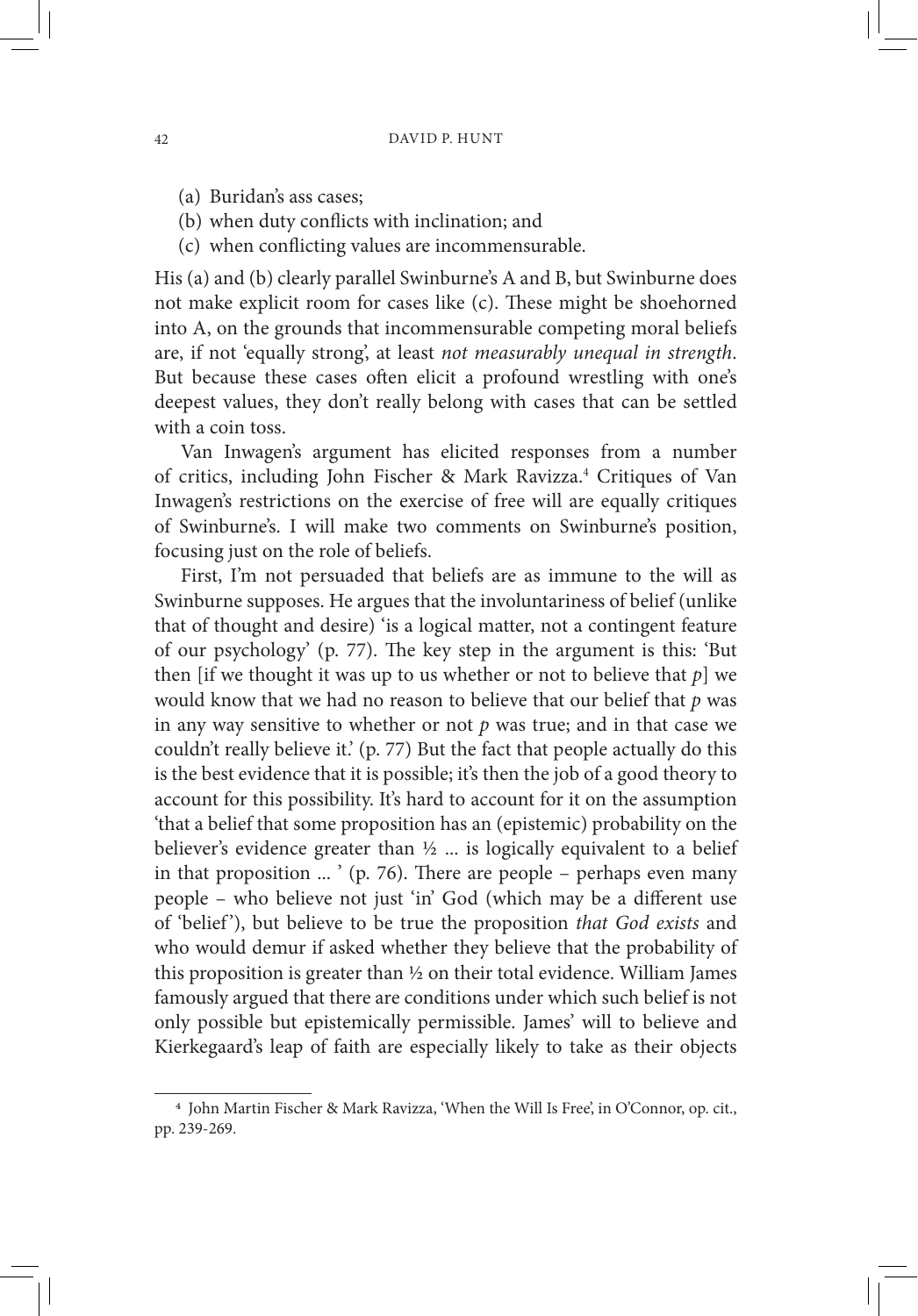value beliefs, the beliefs whose involuntariness is supposed by Swinburne to play such an important role in limiting our free will.

Second, the effect of beliefs on our intentions, like our having the beliefs in the first place, may be more subject to the will than Swinburne allows. Of this effect he writes:

I could not believe that some action was really morally good to do ... and yet not see myself as having a reason for doing it. And I could not see myself as having a reason for doing it unless I had some inclination to do it. And the better I believe some good action to be, the greater as such is my inclination to do it. (p. 178)

But what seems to have fascinated Augustine about his theft of pears is that it didn't fit this paradigm. Perhaps Swinburne means to block this response with his very broad notion of a value belief, so that when Augustine (or Raskolnikoff) acts contrary to a moral belief that he has precisely because it is a moral belief, he does so in the service of a nonmoral value belief that he has. The question is whether there is good independent evidence that such a non-moral value belief is present, or whether its presence is posited simply as a requirement of the theory.

Leaving to one side the frequency of free agency among human beings, let us turn to Swinburne's thoughts on an important challenge to free will, as he understands it. This is Harry Frankfurt's famous critique of the Principle of Alternate Possibilities, or 'PAP', which Swinburne formulates as follows:

A does *x* freely only if he could have not done *x* (i.e. could have refrained from doing *x*). (p. 203)

(PAP, as it has been discussed in the literature, is actually a principle about moral responsibility; what Swinburne calls 'PAP' is really a freedom version of PAP.) Frankfurt's counterexample involved a case in which Jones decides to kill Smith and both of the following are true: (i) if Black fails to detect a prior sign that Jones will decide to kill Smith, Black intervenes to *cause* Jones to decide to kill Smith; (ii) Black does detect the sign and does not intervene, so Jones decides on his own. Frankfurt believed that in this scenario Jones is morally responsible for his decision while having no accessible alternative to the decision, so PAP is false.<sup>5</sup>

<sup>5</sup> Harry Frankfurt, 'Alternate Possibilities and Moral Responsibility', *Journal of Philosophy*, 66 (December 1969), 829-39.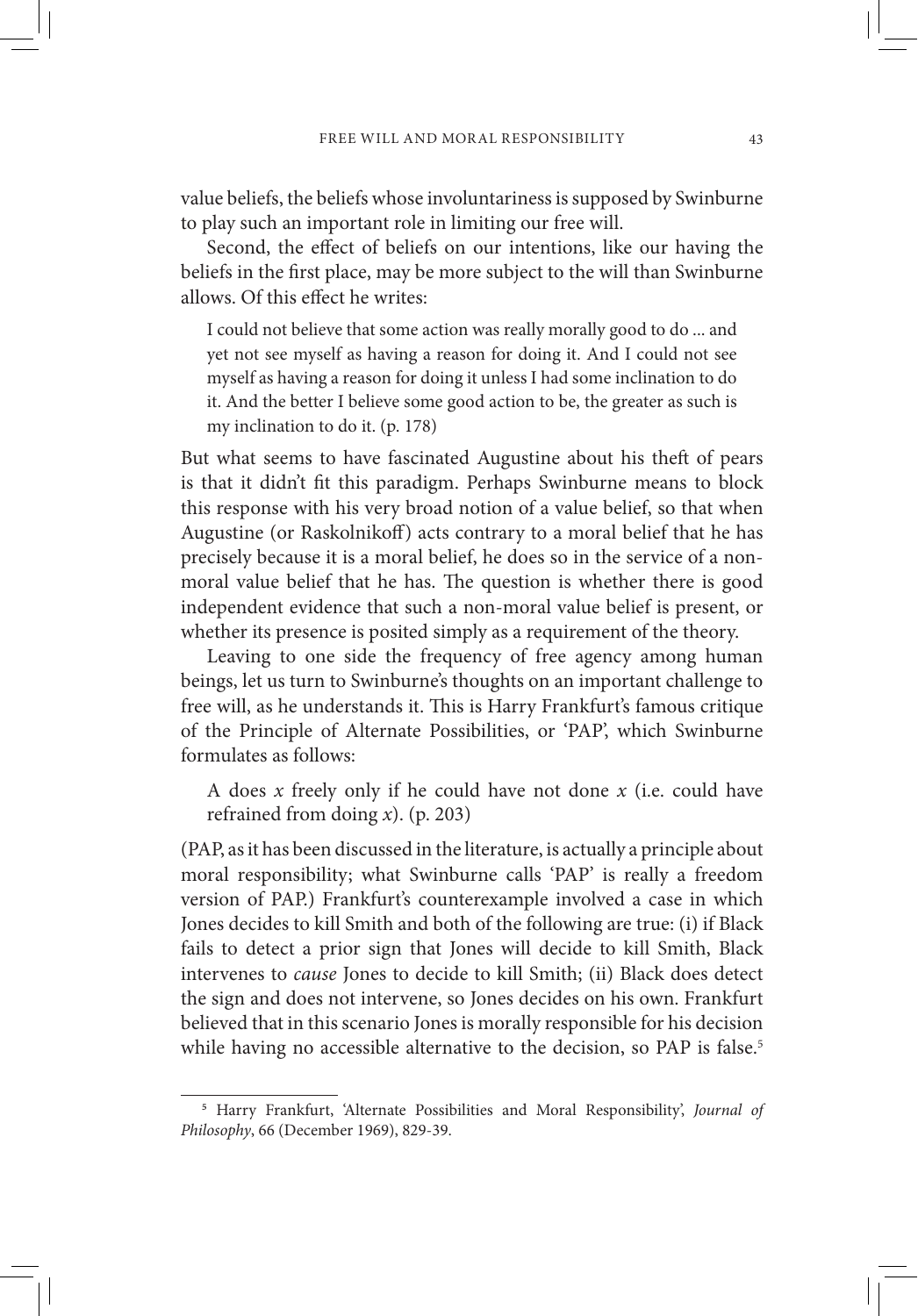Swinburne endorses a response to Frankfurt, called the 'dilemma defence', that is associated with David Widerker.<sup>6</sup> Either the prior sign causally determines Jones's decision, or it doesn't. If the former, Frankfurt's scenario begs the question against the libertarian; if the latter, it remains possible for Jones to refrain from deciding to kill Smith – not ultimately, of course (Black will ensure that Jones makes the decision he wishes him to make), but *at t*, the time at which Jones actually decides to kill Smith. All that's needed to save PAP from Frankfurt counterexamples, then, is to clarify it with the help of some temporal indexing:

A does *x* freely at t only if he could have done not-*x* at t instead.

This principle, which Swinburne calls 'PAP\*', is 'surely true' (p. 204).

I think that Swinburne's confidence in PAP\* is misplaced. Alternatives can always be found in Frankfurt cases; the question is whether they are sufficiently 'robust' to ground all the responsibility ascriptions we wish to make. If Jones can refrain *at t* from deciding to kill Smith, this might explain how he can be morally responsible for deciding *at t* to kill Smith, but not how he can be morally responsible for deciding to kill Smith *full*  stop (as he surely is), since he has no alternative to this.<sup>7</sup> But the dilemma defence has also given rise to new counterexamples which violate PAP\* as well as PAP. Some feature 'buffered' scenarios in which the agent must complete an intermediate step (traverse a psychological buffer, so to speak) before he is in a position to decide otherwise.<sup>8</sup> Widerker himself, ironically, no longer supports the dilemma defence, and has developed his own counterexample to PAP, which he calls 'Brain-Malfunction-W'.9

But there is a vast literature on Frankfurt counterexamples to PAP, and it's unreasonable to expect Swinburne's brief remarks to do it justice.

<sup>6</sup> David Widerker, 'Libertarianism and Frankfurt's Attack on the Principle of Alternative Possibilities', *Philosophical Review*, 104 (1995), 247–61. A similar move can also be found in Robert Kane, *The Significance of Free Will* (New York: Oxford University Press, 1996), and in Carl Ginet, 'In Defense of the Principle of Alternative Possibilities: Why I Don't Find Frankfurt's Arguments Convincing', *Philosophical Perspectives*, 10 (1996), 403–17. 7 See David Hunt and Seth Shabo, 'Frankfurt Cases and the (In)significance of

Timing', *Philosophical Studies*, 164 (March 2012), 1-24. 8 David Hunt, 'Moral Responsibility and Buffered Alternatives', *Midwest Studies in* 

*Philosophy*, 29 (2005), 126–145. 9 David Widerker, 'Frankfurt-Friendly Libertarianism', in Robert Kane, ed., *The* 

*Oxford Handbook of Free Will*, 2nd edition (Oxford: Oxford University Press, 2011), pp. 266-287.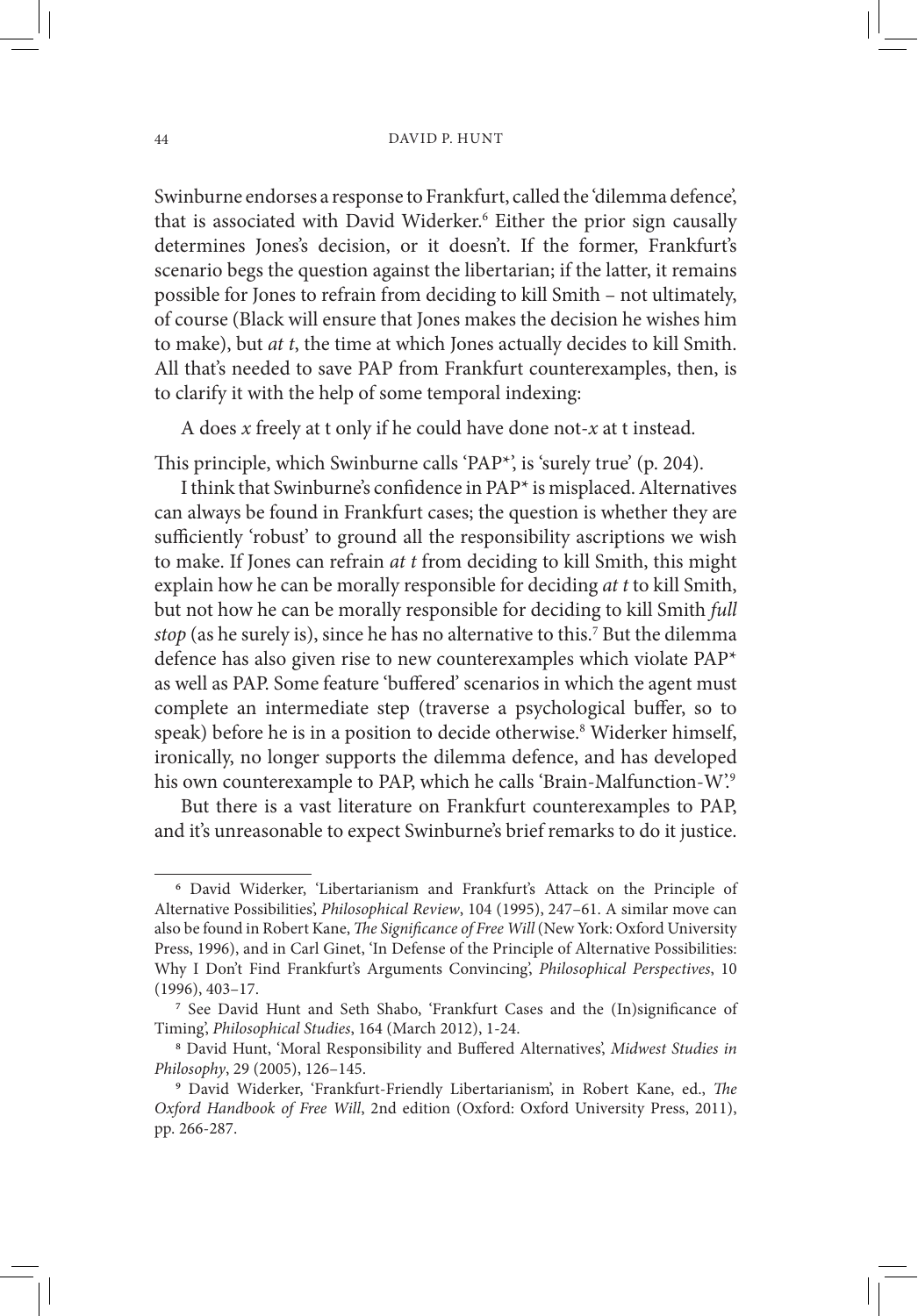The point I would like to make is not that Swinburne fails to settle the debate in PAP's favour, but that he doesn't need to do so. If the alternatives requirement for free will is abandoned, there is still the sourcehood requirement, for which (like the alternatives requirement) there are both compatibilist and incompatibilist interpretations.<sup>10</sup> For an agentcausal libertarian like Swinburne, it's the sourcehood requirement that is fundamental anyway, and it's not surprising that Swinburne's own definition of 'free will' - 'the agent acts intentionally without their intentions being fully determined by prior causes' (p. 202) – is a pure statement of incompatibilist sourcehood, unsullied by any reference to alternatives. If PAP is false, alternative possibilities (like the red spots signifying measles) are a symptom that ordinarily accompanies free will, though they are metaphysically distinct from it, as shown in the extraordinary cases constituting Frankfurt counterexamples. The underlying condition, of which alternatives are normally symptomatic, is simply a particular kind of causation, the 'intentional causation' exercised by agents, when this is genuinely effective (i.e., makes a difference not explained by inanimate causation alone). This might be a fairly frequent occurrence. Swinburne's limited conditions for free will rest on two premises: that most intendings are inevitable, given the agent's beliefs and desires; and that inevitable intendings – intendings for which the agent has no accessible alternatives – are unfree. I have already suggested that the first premise is too strict, but if PAP is rejected, this argument for limited free will can be resisted at the second premise as well. I think this is a result that Swinburne should welcome.

Free will is important because it's a requirement for moral responsibility, the subject of the book's last chapter. What is the scope of our moral responsibility? To answer this question, Swinburne draws on moral intuition (of course), but also on theories developed earlier in the book. An example is his judgment that the mere passage of time, no matter how much the agent has changed, does not diminish responsibility (p. 226). This is said to follow from his 'simple' account of personal identity, according to which a mental substance has the same essential properties and 'thisness' throughout life; changes in contingent properties, such as memory and character, would not then affect the individual's responsibility. This is not an issue on which ordinary judgment speaks with a single voice, and Swinburne explicitly contrasts

<sup>10</sup> Widerker now characterizes himself as a 'source incompatibilist'.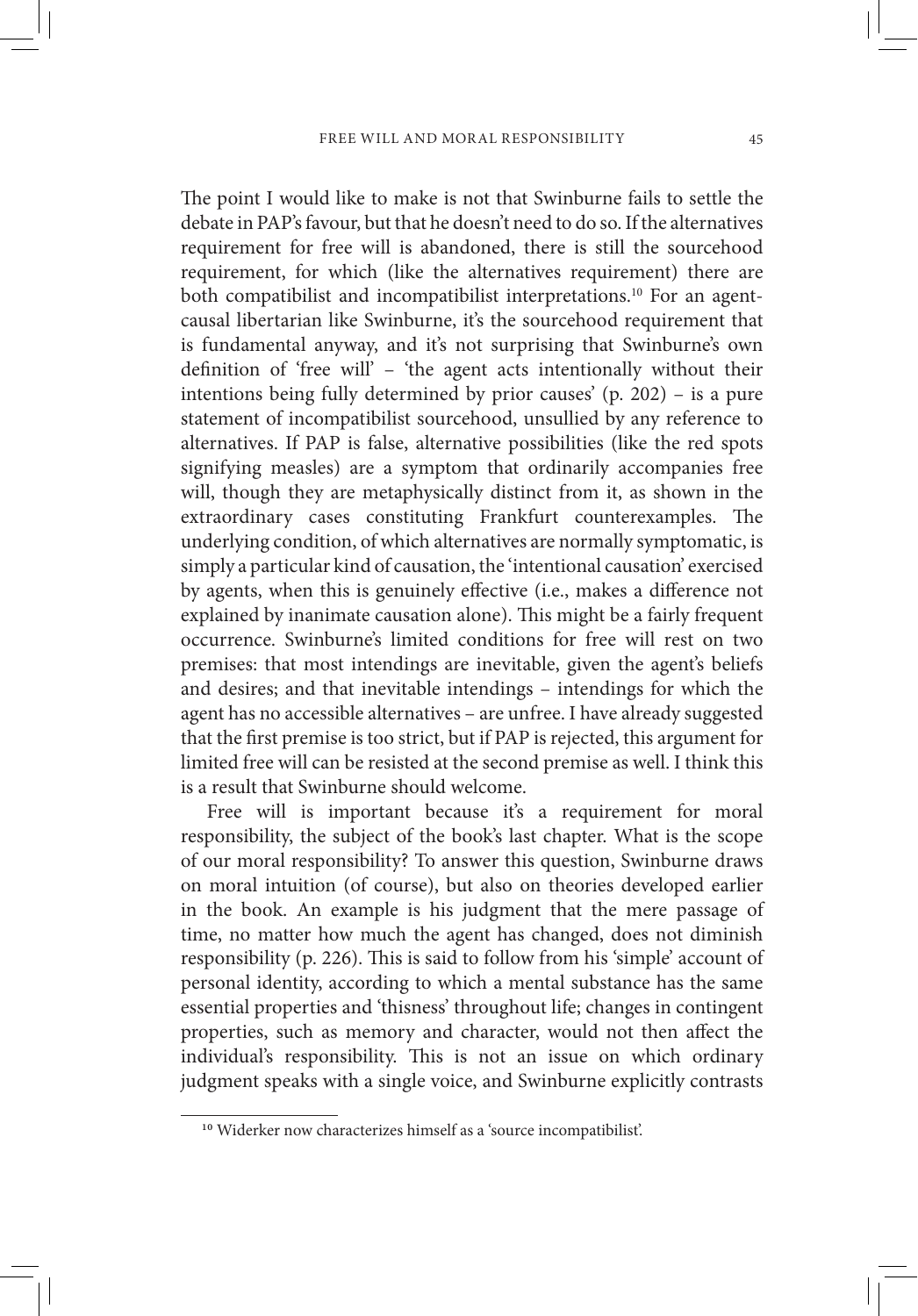his position with that of Locke. In the face of someone who protests, 'But I'm not the same person I was 20 years ago!' Swinburne is in effect responding, 'There is (perhaps) a sense in which this is true, and a sense in which it is false; unfortunately, the sense in which it is false is the sense relevant to moral responsibility.' Insofar as one's moral intuitions line up with Swinburne's rather than with Locke's, this may provide some retroactive support for the account of personal identity from which this result is supposed to follow.

I propose to review four further areas in which Swinburne's conclusions about moral responsibility are at least controversial. (The areas are interconnected, so distinguishing among them is somewhat artificial.) The first of these concerns the conditions for praiseworthiness (there are of course companion conditions for blameworthiness). Swinburne's initial claim is that, *normally*, an agent is to be praised only for actions believed by the agent to be morally good but not morally obligatory. The point of the qualifier is soon evident, because praise is also clearly relative to another standard reflecting our expectations of other people and how difficult it was for them to perform the action under assessment (p. 212). It turns out, then, that an agent may be praised for an action that is morally obligatory if it is sufficiently difficult for the agent to choose (given opposing desires), and not praised for an action that is morally good but not obligatory if it doesn't require any extra-normal effort.

I have a couple of worries about this account. One is that the account is complex, combining the initial claim (that an agent is to be praised only for actions believed by the agent to be morally good but not morally obligatory) with a set of exceptions, where the exceptions could just as well have constituted the norm and the norm the exceptions. An alternative account is simply that a person is praiseworthy for doing what (they believe) is morally good – whether or not they believe it to be morally obligatory – when they could have acted otherwise but didn't. In this context, a third party who exclaimed 'Good for you!' would not be saying anything false; but since praiseworthiness comes in degrees, it is often not worth pointing out, and the 'conversational implicature' of doing so would be misleading. This account is simpler and more unified, and for that reason seems to me to be better.

The other worry is that degree of praiseworthiness does not always track degree of difficulty, and sometimes it even seems inversely proportionate to it. I'm inclined to think that a woman who rushes into a burning building to save her child, without stopping to think about it, is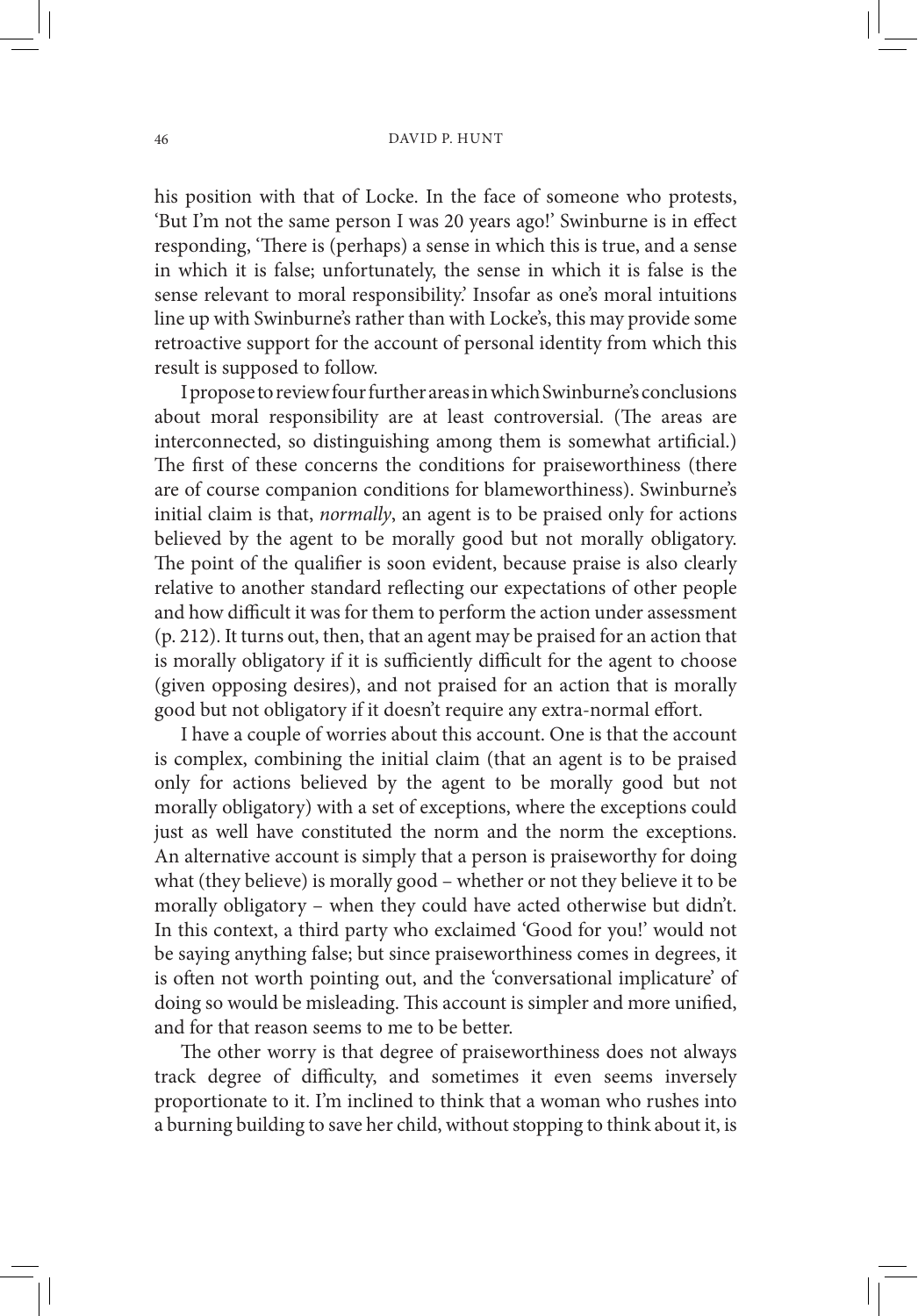*more* praiseworthy than a woman who does so only after wrestling with a 'difficult moral decision'. Swinburne later discusses the case of a 'hero who is caused inevitably ... to do a supererogatory action', and argues that we should not praise (or praise so highly) the hero's action; rather we should admire the character from which the action flows, and praise any earlier actions that led to the development of that character (p. 220). This seems to me overly restrictive of what the hero can be praised for, but it also makes it hard to understand how God can be praiseworthy for anything he does. Perhaps divine praiseworthiness rests on a wholly different analysis than human praiseworthiness, or 'praising' God is just a loose manner of speaking (whose real content is admiration for God's character). But a theory on which God is genuinely praiseworthy, in a sense that is continuous with the sense in which humans are praiseworthy, is surely preferable.

The other controversial issues I would like to mention concern what we are culpable *for*. Swinburne's earlier argument that free will is restricted to a fairly rare set of circumstances leads to similar restrictions on moral responsibility. Here are three such restrictions.

*We are culpable only for what we do freely at the time we do it.* Most of those who restrict free will do not similarly restrict moral responsibility. They are able to do this because they endorse so-called 'tracing' principles, under which a person can be held responsible for an action they didn't freely choose if the action follows from an earlier action which they did choose. (There are different accounts of how the one action must 'follow from' the earlier action; an epistemic condition will surely be part of the mix.) But Swinburne rejects tracing in favour of the strict view that a person whose own choices led to their being unable to fulfil an obligation 'may be culpable – not for the failure to fulfil the obligation at the later time, but for allowing themselves to get into a situation where they believed that it would be improbable that they would be able to fulfil the obligation' (p. 213). But most people's judgment is that when a drunk driver kills a pedestrian, the driver is culpable not only for earlier actions that could have been avoided (such as drinking to excess), but also for actions that the driver was then too impaired to avoid (such as killing the pedestrian). This requires tracing.<sup>11</sup>

<sup>&</sup>lt;sup>11</sup> Manuel Vargas, for example, writes that 'one of the nice features about tracing is that it is one of a few things to which nearly all parties in the debate about free will appeal to with equal enthusiasm'. 'The Trouble with Tracing', *Midwest Studies in Philosophy*, 29.1 (2005), 270.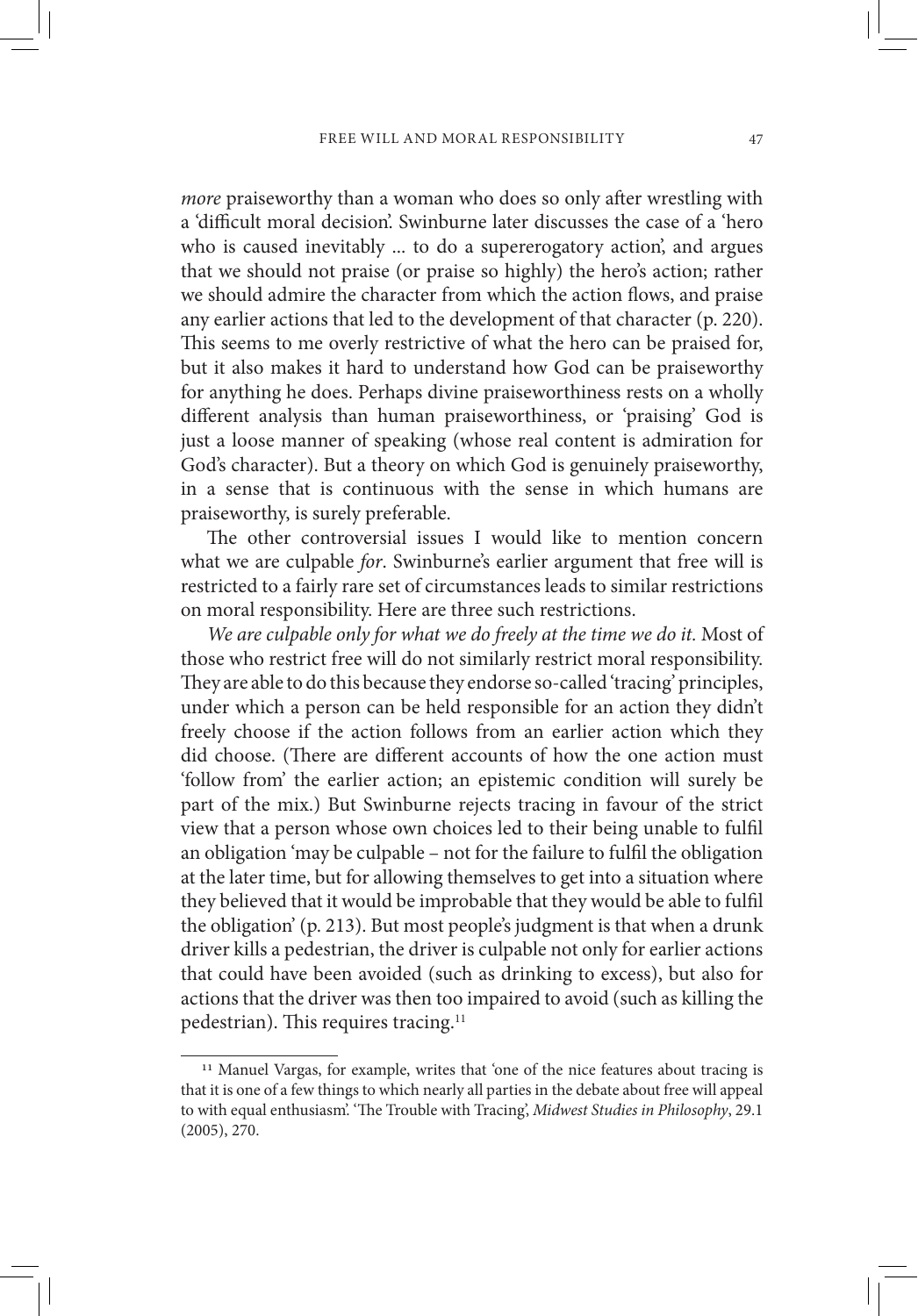*We are culpable only for trying, not for the success of our efforts*. An excellent justification for this position is that, once we make our contribution to events by trying, the matter is then out of our hands: it's up to the world, not to us, whether our efforts succeed. How can we be blamed for *that*? But when Swinburne concludes that '[s]omeone is just as culpable for trying to blow up a civilian aircraft although prevented from doing so by the police discovering the bomb, as they are for succeeding in blowing up the aircraft' (p. 211), I find my intuitions putting up some resistance. The successful bomber certainly seems to have more on his conscience, more *for* which he is culpable. The same is true of the drunk who kills someone in comparison with the drunk who manages to get home without hitting anyone, each of whom (as we've just seen) is no more nor less culpable than the other by Swinburne's lights. In the case of the successful bomber as in the case of the impaired driver, a tracing principle might produce results more in keeping with ordinary judgment. The two cases also raise the question of 'moral luck', and what a good theory should do with this problem. The failed bomber is the beneficiary of moral luck: through no credit to himself, he has been spared responsibility for multiple deaths. The question is whether such luck is a real feature of the moral landscape, a tragic concomitant of the human condition, or an illusion to be dispelled by the right moral theory. Swinburne's restriction on culpability to cases of trying clearly belongs in the latter camp; whether that's a virtue or a vice is a question I'll leave open.12

*We are culpable only for acting contrary to our value beliefs.* As we saw earlier, Swinburne regards our beliefs at any particular time as givens; for this reason, when we act in accordance with our value beliefs (beliefs whose very nature is to motivate action), we cannot be blameworthy for so acting. We can be culpable then only when acting contrary to our value beliefs. Swinburne offers the following example of culpability being limited by the agent's value beliefs: 'Some people believe that stealing from the rich is not wrong; and so if I have this belief and also the belief that you are rich, I would not be culpable for stealing from you.' (p. 211) Whether or not this is the right result in this particular case, the principle seems too strong. It might, for example, justify the conclusion that Hitler's culpability was much more restricted than anyone would have thought.

<sup>&</sup>lt;sup>12</sup> The term 'moral luck' was introduced by Bernard Williams in his 'Moral Luck', *Proceedings of the Aristotelian Society*, supp. Vol. 50 (1976), 115-35.